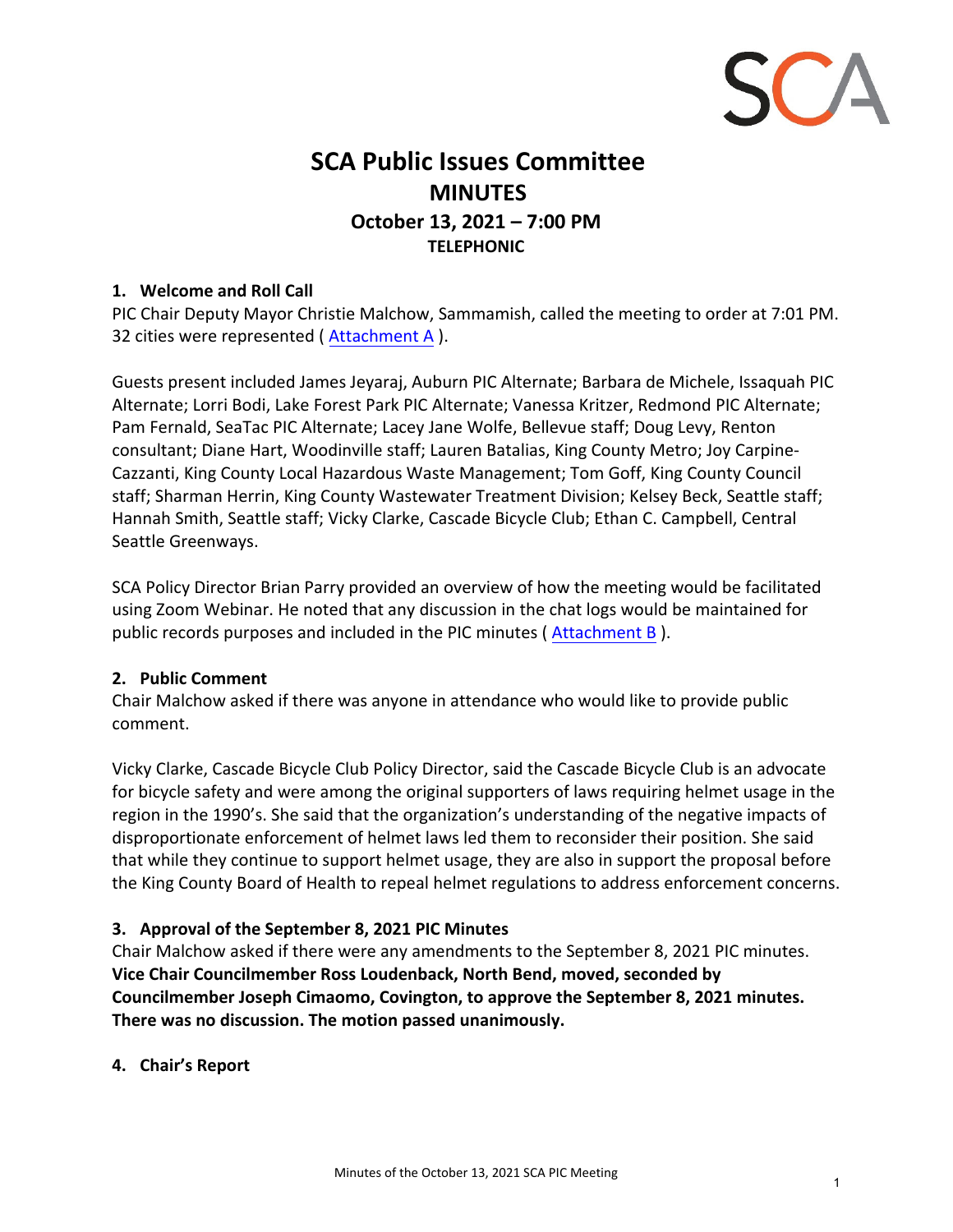Chair Malchow noted that at previous meetings there was discussion of potentially canceling the November PIC meeting. **Mayor Angela Birney, Redmond, moved, seconded by Mayor Nancy Backus, Auburn, to cancel the November 10, 2021 PIC meeting.**

Councilmember Chris Roberts, Shoreline, asked if not meeting in November would have any effect on PIC's schedule to recommend regional board and committee appointments. SCA Executive Director Deanna Dawson said that the PIC Nominating Committee is scheduled to make its recommendations in time for the December PIC meeting, and that canceling the November PIC meeting would have no effect on the schedule.

## **There was no further discussion. The motion passed unanimously.**

# **5. Executive Director's Report**

SCA Executive Director Deanna Dawson reported that the Port of Seattle and the Seattle Metropolitan Chamber of Commerce worked with economic development managers from SCA cities to craft a new program called the Trusted Community Partner Network. This was presented to the City Managers group earlier this month, and mayors should have received a letter about it earlier in the day. It is a program to have navigators embedded in community to assist businesses. The Port and Chamber, in its role as the Associate Development Organization (ADO) for King County, are hoping that cities will partner in this effort using American Rescue Plan Act funds, or grant funds from the Port. She encouraged members to reach out if they have any questions.

Dawson noted that the CEO for Greater Seattle Partners recently resigned and that she has been asked to join the search team for a new CEO on behalf of SCA. She asked members to reach out to share any feedback on what the region should be looking for in a new leader of the organization.

The SCA Equity and Inclusion Cabinet met earlier in the week to plan the next installment in SCA's Racial Equity and Justice series, which will be on Allyship. More information will be provided to SCA members as plans are finalized.

The SCA Annual Meeting will be held on December 1, 2021. At that meeting, the SCA budget and dues for 2022 will be voted upon, and there will also be a celebration of retiring SCA members.

# **6. Metro Policy Updates and Amended SCA Guiding Principles**

SCA Executive Director Deanna Dawson noted that the PIC considered at its last two meetings proposed Guiding Principles developed by SCA members to the Regional Transit Committee to identify and advocate for areas where is true consensus between SCA cities as they evaluate updates to Metro's 2021 updates to King County Metro's policy documents: he Strategic Plan for Public Transportation; the Service Guidelines; and Metro Connects.

The Guiding Principles, as presented in September, were passed unanimously by PIC. When the Guiding Principles were brought to the SCA Board for adoption, board members representing Snoqualmie Valley and South Valley raises some concerns about the level of service provided to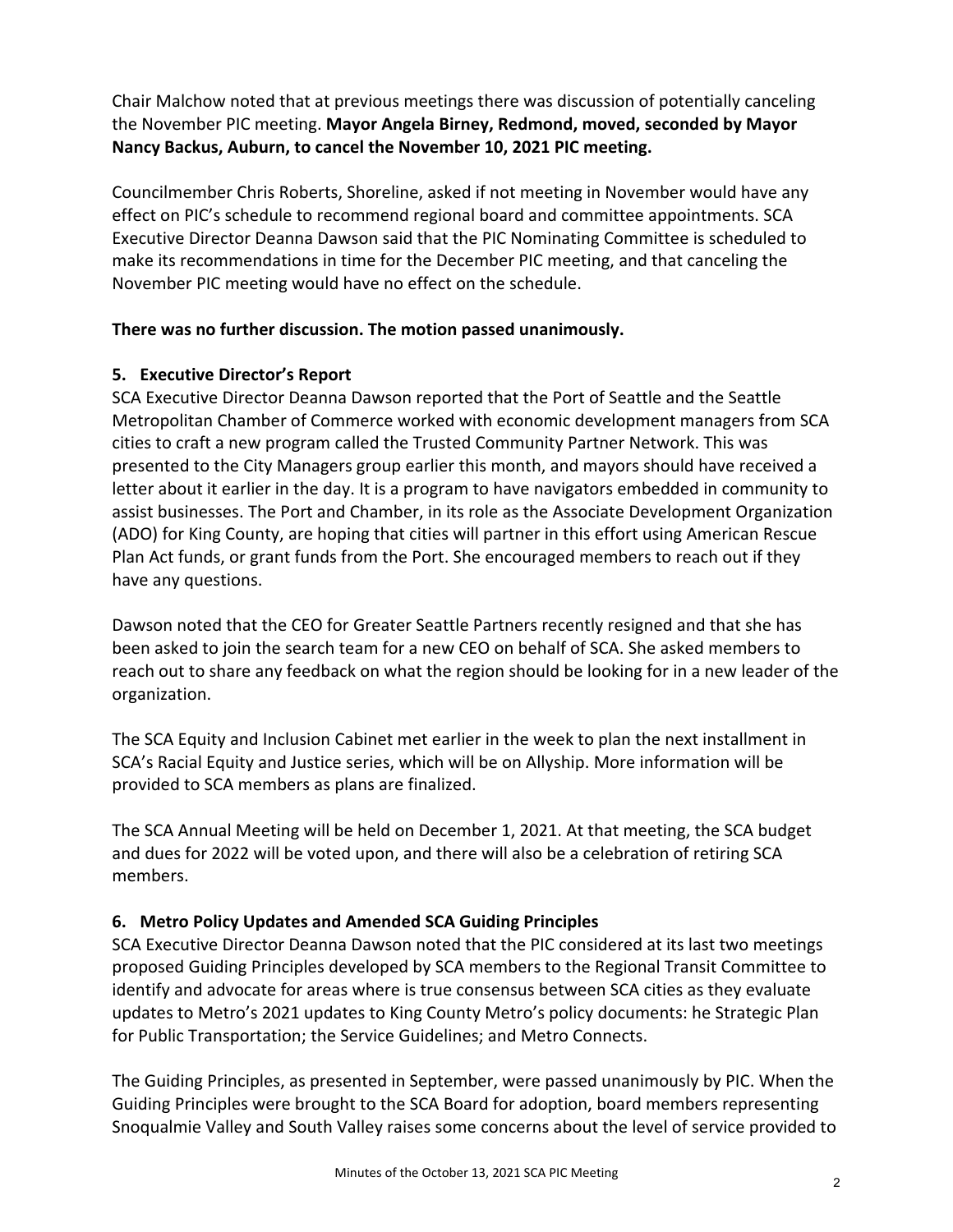their communities by Metro. The Guiding Principles recommended unanimously by PIC were adopted by the board. While the concerns raised were less with the Guiding Principles than with Metro service generally, SCA staff committed to working to find language that could be added to the Guiding Principles that would communicate some of the issues raised by the cities in more rural areas of the county. In addition, SCA worked in the past month to ensure that Metro was aware of the concerns raised. Dawson said that Metro has been responsive to the concerns raised, and has agreed to meet with the Snoqualmie Valley and South Valley cities.

Dawson said the revised language proposed in the October 13, 2021 PIC packet was developed through work with SCA board members and other mayors from Snoqualmie Valley and South Valley, as well as with the Chair and Vice Chair of the SCA caucus of the Regional Transit Committee and their staff.

Dawson said that, if adopted, the revised Guiding Principles would be brought back to the SCA Board with the hope that there can be unanimous support.

Councilmember Katherine Ross, Snoqualmie, said that she reviewed the revised language with her city council and that they appreciated the added language.

Councilmember Michelle Hogg, Duvall, said that she appreciated the proposed changes and was supportive.

Councilmember Chris Roberts, Shoreline, asked if the new language might be interpreted to mean that there is expectation of transit service to every area of the county, including very rural areas that are not planned for future transit. SCA Executive Director Deanna Dawson said that the question was raised and discussed when the revised language was being developed and that the consensus was that the new language should not be interpreted to imply an expectation that absolutely every corner of the county, no matter how rural, would be served by transit.

Councilmember Ross Loudenback, North Bend, said that he is concerned about protecting the limited resources available to provide transit service in the Snoqualmie Valley.

**Mayor Nancy Backus, Auburn, moved, seconded by Councilmember Joseph Cimaomo, Jr., Covington, to recommend the SCA board adopt the Metro Plans and Policy Updates Guiding Principles as shown in** Attachment C **. The motion passed unanimously.**

## **7. 2022 SCA State Legislative Agenda**

SCA Policy Director Brian Parry reported SCA is beginning the process of collecting SCA member city legislative agendas in preparation for developing a 2022 SCA Legislative Agenda that reflects member city priorities. Parry reported that the Association of Washington Cities identified their legislative priorities recently and that they include passage of a state transportation package, supporting basic local infrastructure funding, and expanded local authority for Transportation Benefit Districts to extend sales tax collection beyond current statutory limits. He encouraged members to share their legislative agendas or initial issues their city is prioritizing for the 2022 legislative session with SCA staff.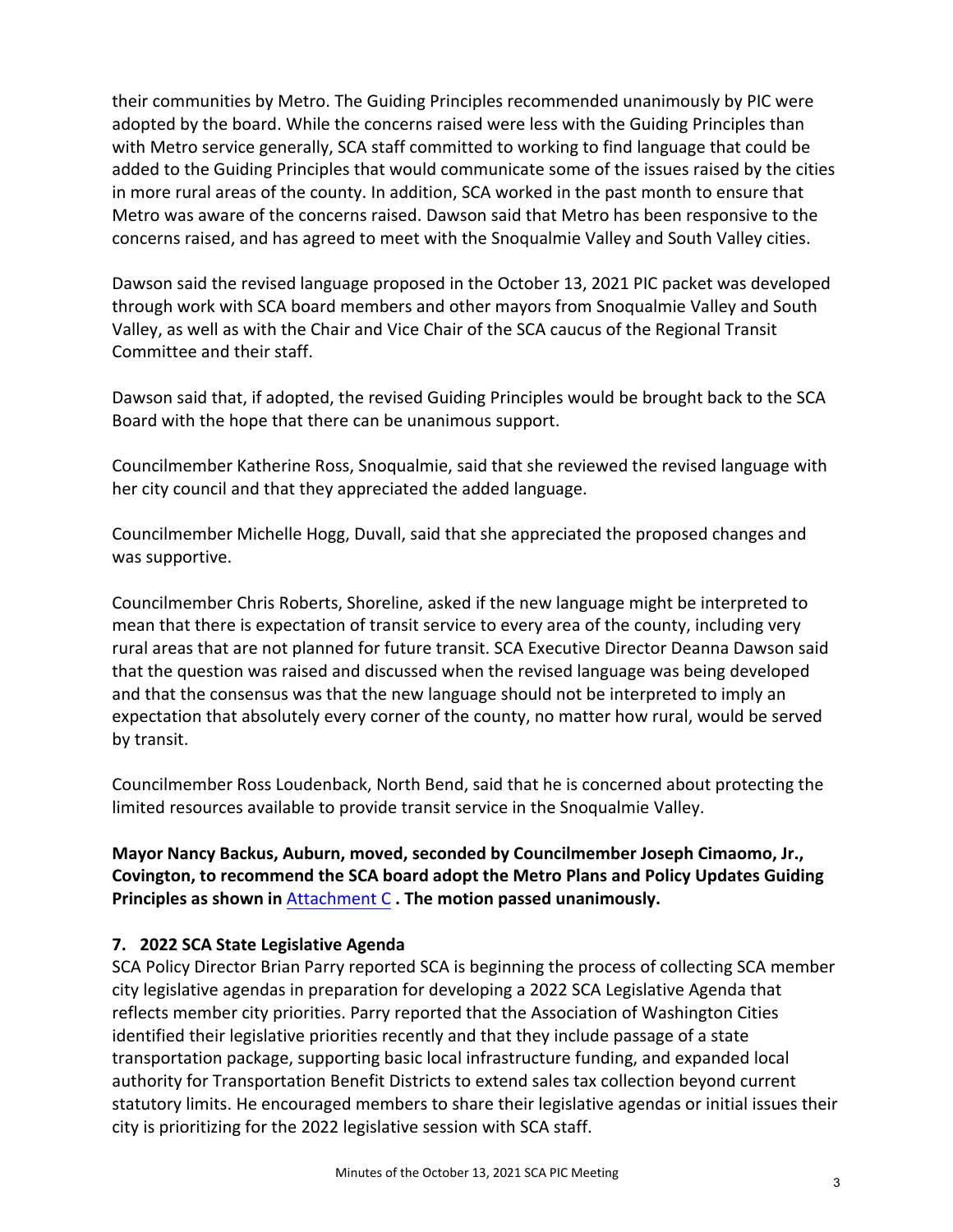Mayor Nancy Backus, Auburn, said that she anticipated the city's legislative priorities to look similar to the 2021 SCA legislative priorities with an emphasis on addressing areas of confusion or unintended consequences related to recently adopted law enforcement reforms.

Councilmember Kelli Curtis, Kirkland, said that she anticipates priorities for Kirkland to include affordable housing and homelessness, and that they are pursuing a capital budget request for a feasibility study of a regional mental health crisis triage facility. Curtis noted that she serves as an SCA appointee on the King Conservation District Advisory Committee, and highlighted that legislation to reform the manner in which Conservation District Board of Supervisors are elected is expected to have traction in 2022.

#### **8. Board of Health Bicycle Helmet Regulation**

SCA Policy Analyst Hali Willis reported on the Board of Health's (BOH) work to mitigate disproportionate enforcement of King County's Bicycle Helmet Regulations.

This issue was brought to PIC to inform members of potential changes the BOH is considering related to helmet laws, and solicit any feedback members may have for SCA representatives to the BOH.

The BOH first implemented regulations requiring bicycle helmet use in 1993, and extended it to Seattle in 2003. One study of the 2003 Seattle expansion showed that severe head injuries and bicyclist fatalities decreased after the helmet law went into effect. Local law enforcement has authority to enforce BOH regulations, including the Helmet Regulations. Bicyclists without helmets can face a \$30 civil fine plus court costs, and first-time infractions can be dismissed upon proof a helmet was obtained. In addition, fines can be waived or alternatives provided by the court, including reduced fines, community service, and additional time to pay the fine.

Data from Seattle presented to the Board in June demonstrated that Black, Indigenous and Hispanic/Latino cyclists were disproportionately cited for riding without a helmet relative to their share of the population, as were cyclists experiencing homelessness. Disproportionate stops and citations of people of color and people experiencing homelessness prompted the board to consider alternatives that could accomplish two goals: Eliminate disproportionate enforcement and maintain strong encouragement of universal, all‐ages helmet use. At the September meeting, the Board discussed two options put forth by staff.

One option was to repeal the enforcement section, but keep the regulation on the books. Although this option would eliminate disproportionate citations, it would not necessarily change disproportionate law enforcement stops, because cyclists without helmets would still be breaking a law. This was of concern to the Board because engagement with law enforcement can result in trauma and physical harm, particularly for people of color. The second option was to repeal the helmet regulations and replace with a resolution taking a clear policy stance on the benefits of universal helmet use. This option would eliminate disproportionate stops and citations. At the September meeting, the Board directed staff to develop legislation to repeal the helmet regulations and replace them with a resolution on the importance of helmet use, and the board may vote on this new legislation this month. The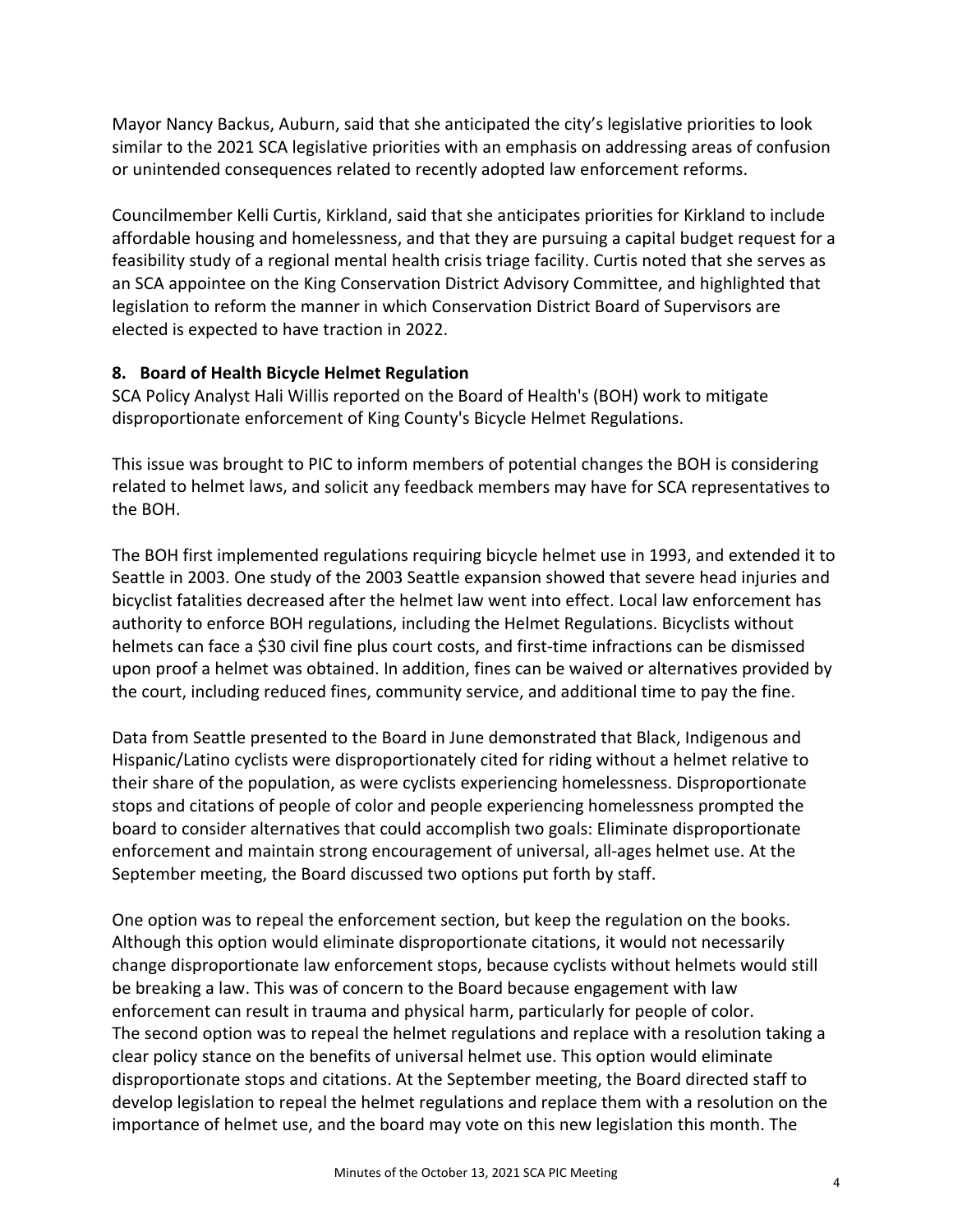proposed resolution takes a clear policy stance on the benefits of all‐ages helmet use for riders of bicycles and other wheeled devices like skateboards and scooters, and encourages Board members to support efforts to promote helmet use in their jurisdictions.

Any Board action does not preempt municipal helmet laws, so cities with their own helmet laws will not be directly affected by any change. BOH action would also not prevent cities from passing helmet laws. Note that Kenmore and Woodinville have helmet laws, but they directly reference the County's Helmet Regulations, so they would be affected by any BOH action.

SCA Executive Director Deanna Dawson, noted that a letter from Cascade Bicycle Club in support of the proposed repeal was sent to PIC members earlier in the day. The information in the letter was similar to the testimony presented under public comment by their Policy Director Vicky Clarke.

Mayor David Baker, Kenmore, noted that he is a member of the BOH. He said that the SCA caucus of the BOH wanted to bring this item to PIC due to the fact that the proposed repeal of the helmet regulation would impact cities. Mayor Baker noted that caucus members have generally been in favor of removing the penalties of the helmet laws due to information presented to the BOH on inequitable enforcement.

Councilmember Tola Marts, Issaquah, expressed concerns that removing the Helmet Regulations would lead to negative health outcomes and questioned the rationale of repealing the regulations rather than ensuring they are applied equitably. Marts said that he doesn't find the arguments for repealing the helmet law compelling, and shared personal experiences supporting the importance of helmet use.

Councilmember Chris Roberts, Shoreline, said that he agrees with the direction the BOH appears to be going in abolishing the penalties in the Helmet Regulations. He said the region should be working to encourage bicycle and bicycle helmet use, and design infrastructure to ensure bicyclist safety.

Mayor Gary Harris, Woodinville, shared personal experiences on the importance of helmet use, and said that he is against repealing helmet regulations.

Councilmember Kelli Curtis, Kirkland, shared that Kirkland does not regularly enforce the helmet law, but instead focuses on education and safety checks. Curtis noted the importance of improving infrastructure and separating bikes from cars and spoke in favor of repealing the regulation.

Councilmember Janice Zahn, Bellevue, shared that she is an alternate on the BOH, and noted that the current discussion has reflected the importance of helmet use. Councilmember Zahn said the BOH is looking for the best approach to get people to wear helmets, and is considering whether a compliance-based system the best way to achieve that goal when there are unintended consequences regarding who is cited for not wearing a helmet. Zahn noted the importance of helmet use for bicyclists and riders of scooters, motorcycles, and skateboards,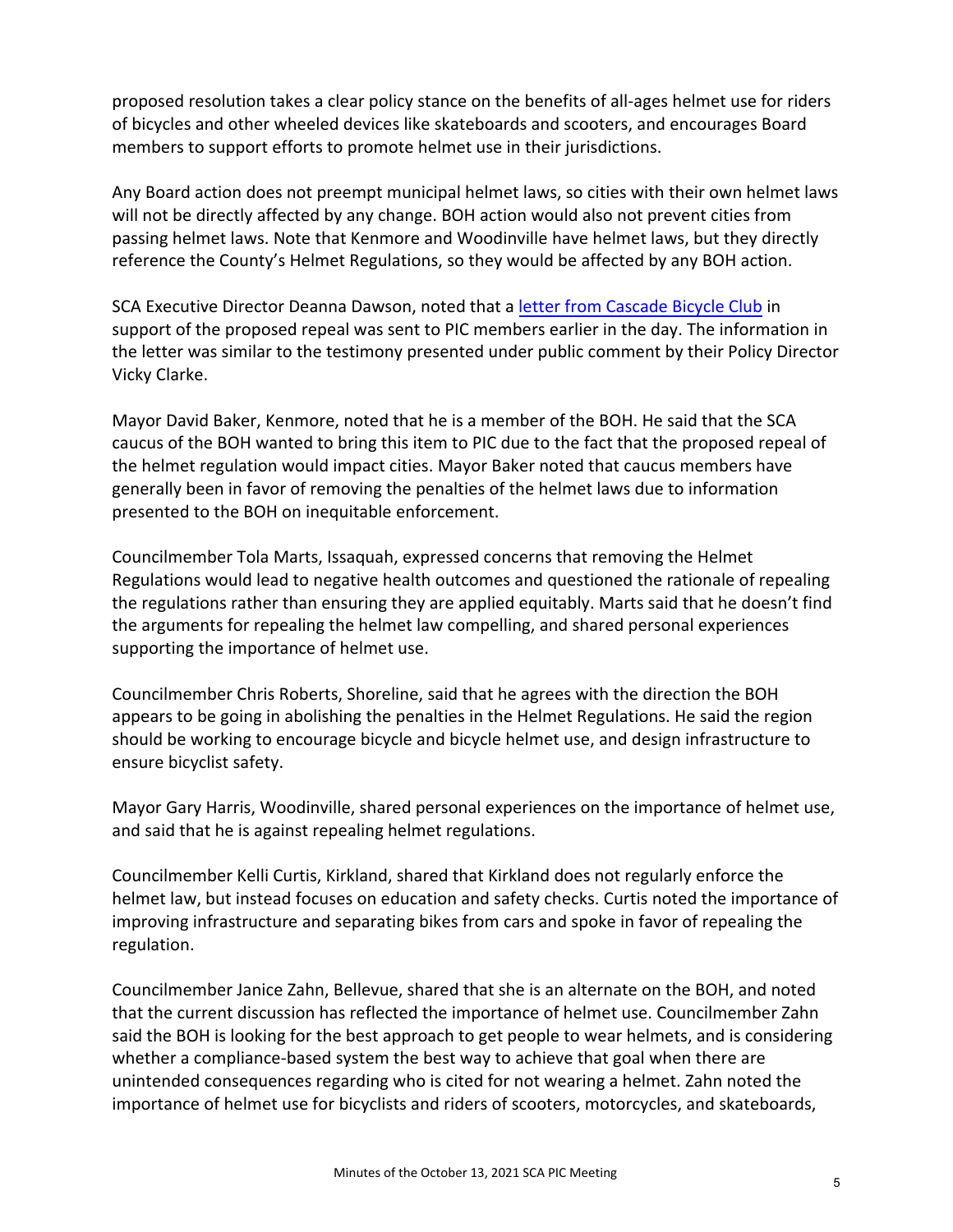and asked whether cities are doing education and outreach, or using law enforcement to promote helmet use. She spoke in favor of repealing the regulation.

Councilmember Michelle Hogg, Duvall, expressed concerns about repealing the regulation and noted that she spoke with one of her city council colleagues who feels that if the helmet regulations are repealed it will lead to increased head injuries and fatalities. Councilmember Hogg shared a personal experience that emphasized the importance of helmet use.

Mayor Nancy Backus, Auburn, agreed with Councilmember Marts that helmets make a positive difference. Backus agreed with Councilmember Zahn on the importance of education and noted that officers in Auburn carry helmets in their cars to provide to residents without them and that this provides an opportunity for education.

Councilmember Lydia Assefa‐Dawson, Federal Way, said she agreed with those who think the helmet regulations should not be removed. She noted that her city has its own helmet law and would not be impacted by the BOH repealing their helmet regulations, but that she did not support a repeal. Assefa‐Dawson suggested that jurisdictions look to address what is driving disproportionate citations.

Councilmember Joseph Cimaomo, Covington, suggested that education on bike safety and helmets will do more than the enforcement. Cimaomo noted significant progress on encouraging people to wear helmets in recent decades, and noted the importance of helmet use. Cimaomo suggested leaving the regulations in place but removing enforcement in favor of education.

Councilmember Chance LaFleur, Enumclaw, said that he supported an educational approach and shared an example of a program in Enumclaw where police officers gave out "tickets" to young bicyclists that could be exchanged for a free helmet if they needed a helmet, or a free frozen yogurt as a reward for using a helmet.

Mayor Marianne Klaas, Clyde Hill, said that from her perspective working in healthcare she did not support repealing the helmet regulations given the effectiveness of helmets for injury prevention. Klaas said the focus should be on uncovering the root causes of disproportionate enforcement and ensuring enforcement is equitable.

Councilmember Kate Kruller, Tukwila, shared personal experiences emphasizing the benefits of helmet use, and stated that she's not sure changing the law so that it's legal to ride a bicycle without a helmet is a good idea. Kruller proposed a sliding scale for fees based on ability to pay and giving judges latitude on penalties. She stated that if the goal is to reduce disproportionate policing of people of color, then the focus should be on eliminating that bias. Councilmember Kruller said that she would like to see statistics from other jurisdictions where helmet laws have been repealed and what impact that has on injuries to cyclists.

Councilmember James McNeal, Bothell, voiced appreciation for the discussion about inequitable impacts for various communities. He expressed interest in learning more about the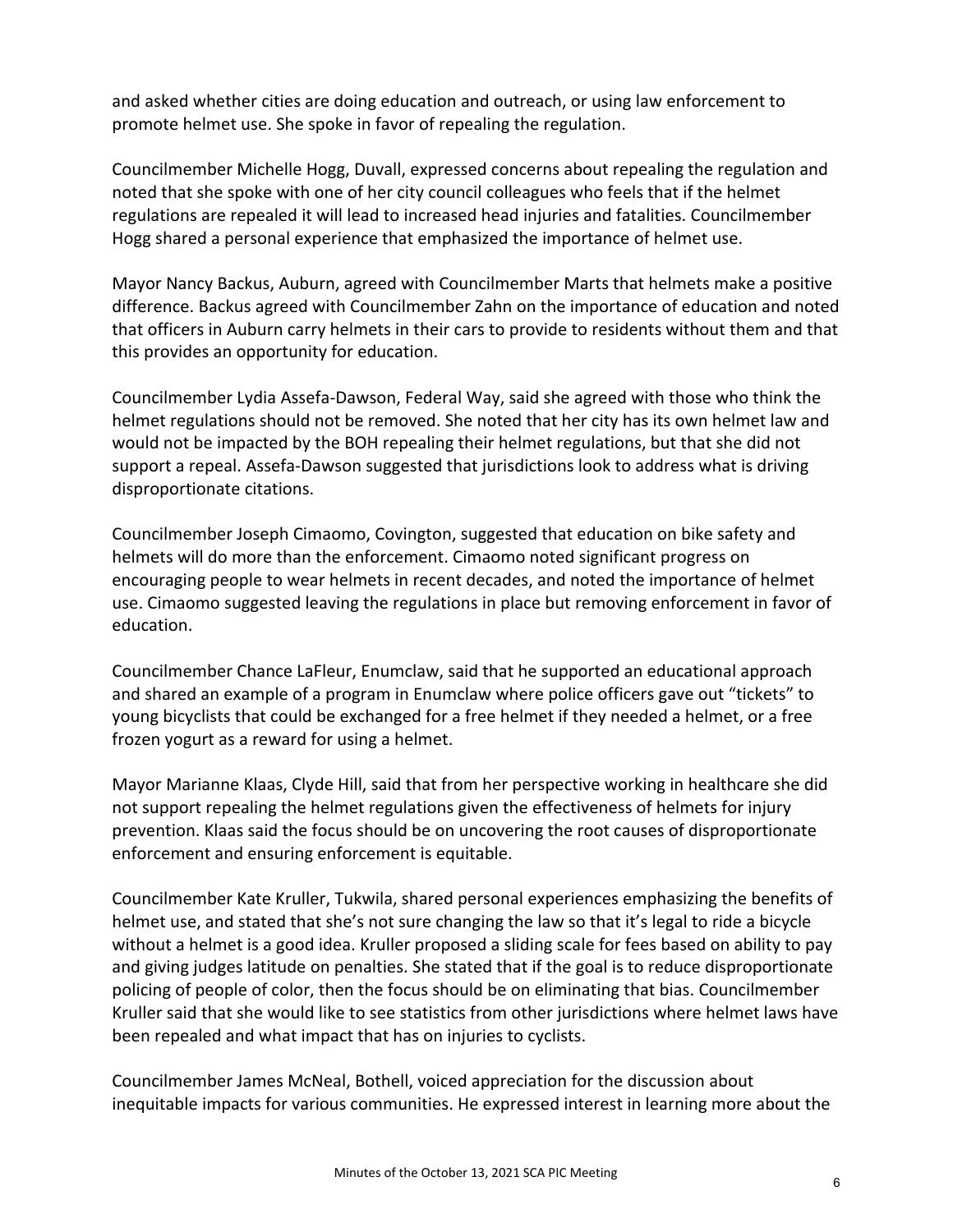effect of the current regulation on marginalized communities. He stressed the importance of having data to understand who is being affected and how.

Mayor Angela Birney, Redmond, stressed the importance of education on the benefits helmet use and suggested working to resolve inequitable enforcement.

Councilmember Nancy Tosta, Burien, shared a personal story about the benefits of helmet use, and voiced concern that repealing the helmet regulations would imply to the public that helmet use isn't important.

Councilmember Tom French, Lake Forest Park, noted that a lack of sufficient data makes it difficult to assess the costs and benefits of repealing the helmet regulations. He said that there is a need to examine inequitable enforcement of regulations more broadly than just helmet usage. He supported addressing the inequitable enforcement without repealing the regulations.

Mayor Sue‐Ann Hohimer, Normandy Park, shared that she doesn't believe Normandy Park enforces helmet regulations, and voiced support for the program highlighted by Councilmember Chance LeFleur, Enumclaw, that takes an educational approach and rewards youth for using helmets.

## **9. King County Clean Water Plan**

SCA Policy Analyst Kazia Mermel provided an update about the development of a King County Clean Water Plan.

King County is in the process of developing a Clean Water Plan that will guide billions of dollars' worth of investments in wastewater infrastructure over the next 40 years. The decisions made in this plan will influence regional water quality, climate resilience, and sewer rates across King County for decades to come.

SCA members on the Regional Water Quality Committee have been very engaged on this issue, using their platform at RWQC meetings to ask key questions about both the planning process and the plan itself.

The Clean Water Plan development process has been extended by one year. Originally, the plan was set to be transmitted to council at the end of 2021. Now, the plan will be transmitted at the end of 2022 or later.

The King County Auditor's Office recently conducted a review of the Clean Water Plan planning process and highlighted areas where increased transparency could be beneficial for policymakers. The management letter and Wastewater Treatment Division's response can be found on pages 32‐50 of the PIC packet.

Financial transparency was one key issue identified by the Auditor's Office, echoing questions RWQC members have raised about financial and environmental tradeoffs. The Wastewater Treatment Division is in the process of developing five strategies, or alternative versions of the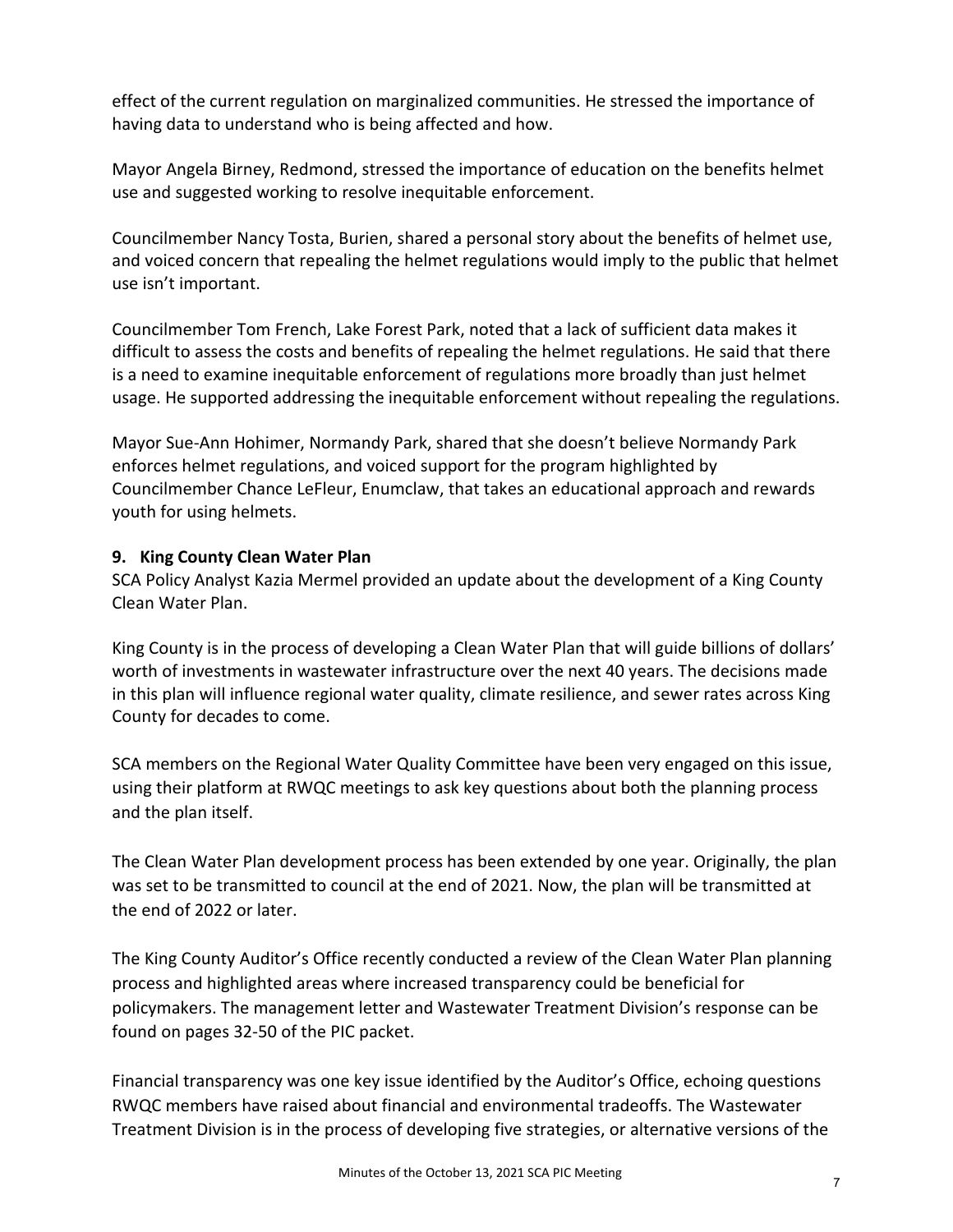Clean Water Plan. These strategies are guided by different philosophies. Strategies A and B focus on conventional approaches, Strategies C and D explore innovative ideas, and Strategy E emphasizes increased resilience and stability. The Wastewater Treatment Division currently plans to publish a document towards the end of the first quarter of 2022 that will explain each of those strategies in detail, including the costs and the water quality outcomes associated with each strategy.

SCA staff and RWQC members are working to determine what the opportunities will be for SCA members to engage with the Clean Water Plan. In addition, Wastewater Treatment Division staff have offered to present on the Clean Water Plan to city councils. For more information, contact Olivia Robinson ( Olivia.Robinson@kingcounty.gov ) or Sharman Herrin ( Sharman.Herrin@kingcounty.gov ), Government Relations staff for WTD.

Mayor Angela Birney, Redmond, asked if the King County Council had determined who would be the new chair of the Regional Water Quality Committee. SCA Executive Director Deanna Dawson said that County Councilmember Reagan Dunn will be chairing RWQC.

Councilmember Dustin Green, Carnation, requested further information on how costs will be distributed across the county and whether cities that have previously made investments in wastewater infrastructure will be impacted equally. Green referenced the Carnation Treatment Plant, which was built to a higher environmental standard than many other treatment plants.

## **10. 2022 Regional Board and Committee Appointments & Chair Appointment of 2022 PIC Nominating Committee**

SCA Executive Director Deanna Dawson reported that the Sound Cities Association (SCA) has appointing authority to numerous regional boards and committees. The appointment process occurs in late fall each year. In the interest of being as transparent and inclusive as possible, the Public Issues Committee (PIC) was provided with an update on anticipated vacancies for 2022, and an opportunity to ask any questions about the appointment process. In addition, Dawson reported that per the PIC Operating Policies, PIC Chair Malchow would be appointing the four members of the 2022 PIC Nominating Committee from each geographic caucus at the October PIC meeting.

Chair Malchow announced that she had reappointed three Nominating Committee members: Councilmember Traci Buxton, Des Moines, representing the South Caucus; Councilmember Chance LaFleur, Enumclaw, representing the South Valley Caucus; and, Councilmember Ross Loudenback, North Bend, representation the Snoqualmie Valley Caucus. A new member from the North Caucus was needed due to Councilmember Chris Roberts, Shoreline, decision to step down from the Nominating Committee after many years of distinguished service. Malchow said that she had appointed councilmember Kelli Curtis, Kirkland, to represent the North Caucus.

Mayor Angela Birney, Redmond, noted that the process for applying for committees was easier than in years past and thanked SCA Director of Finance and Administration for her work on streamlining the process.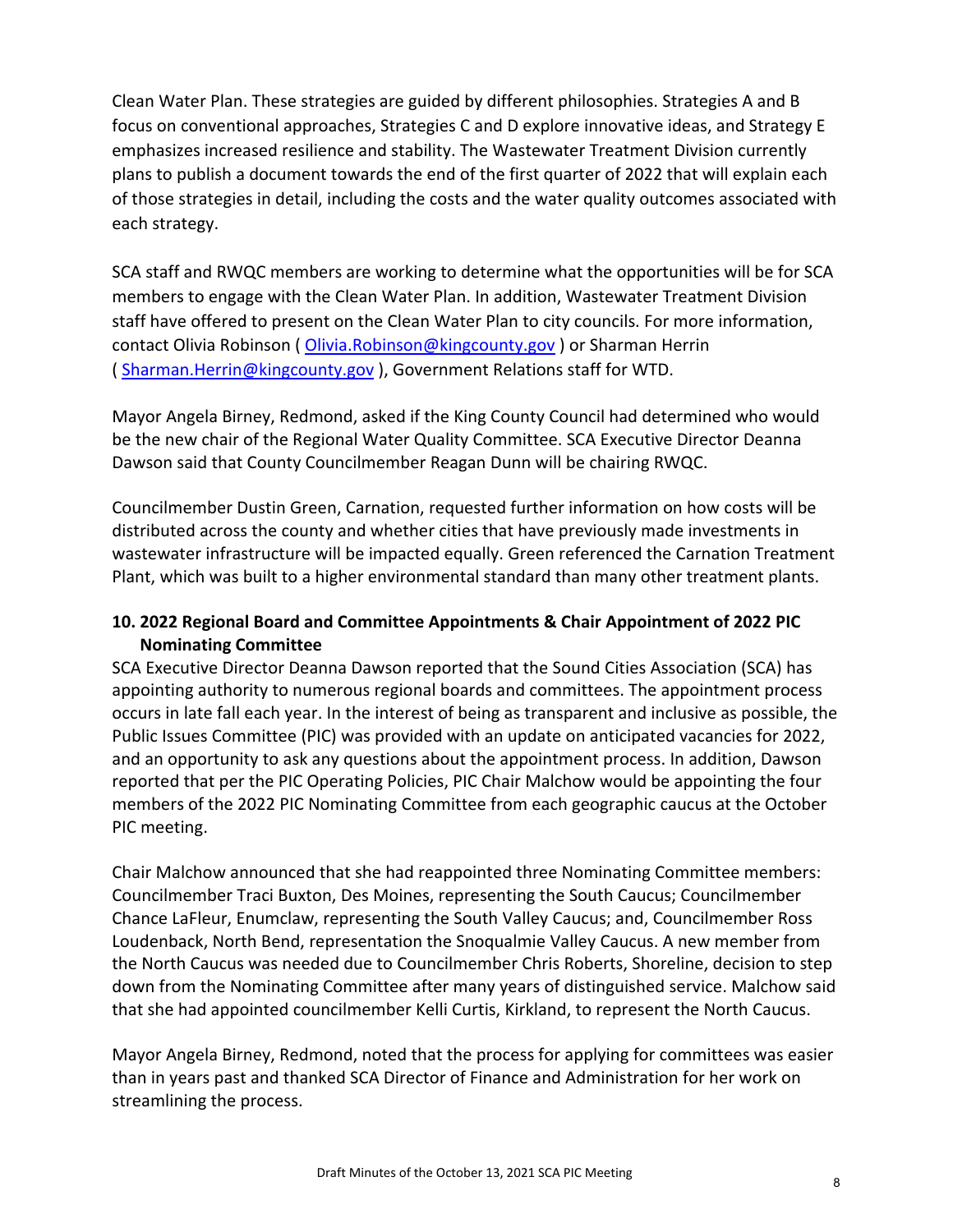Mayor Nancy Backus, Auburn, asked if there was a best way to find information on the frequency and dates of meetings for the many regional boards and committees. SCA Executive Director Deanna Dawson noted that the PIC packet and the call for nominations include links to each committee's website, which includes that information, but that staff would look for other opportunities to provide that information.

#### **11. Levies and Ballot Measures**

SCA Policy Director Brian Parry reported on upcoming levies and ballot measures that would be considered by voters at the November General Election.

## **12. Potential Upcoming SCA Issues**

SCA Policy Director Brian Parry reported on issues being monitored by SCA staff and encouraged members to provide feedback.

#### **13. Upcoming Events**

Chair Malchow reported that upcoming SCA events include:

- a. SCA Board Meeting Wednesday, October 20, 2021 10:00 AM to Noon
- b. Lunch with the SCA Board Series SCA Past President Dana Ralph Friday, October 22, 2021 – Noon to 1:00 PM
- c. SCA Public Issues Committee Meeting Wednesday, November 10, 2021 7:00 PM to 9:00 PM – subject to cancellation

#### **14. For the Good of the Order**

Chair Malchow reminded members that there would be no November PIC meeting.

## **15. Adjourn**

The meeting was adjourned at 8:30 PM.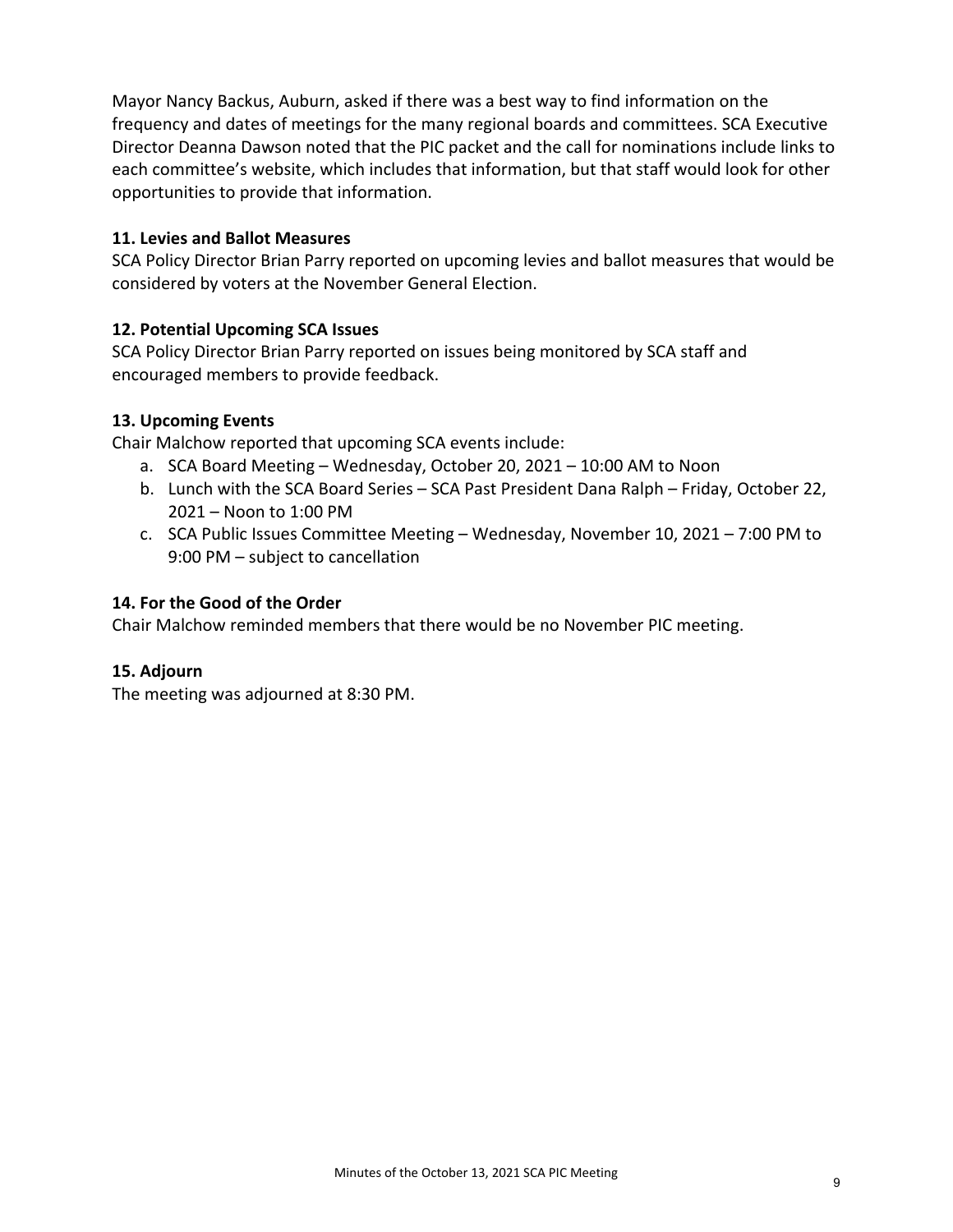#### **Public Issues Committee Meeting October 13, 2021**

| City                      | Representative        | <b>Alternate</b>       |
|---------------------------|-----------------------|------------------------|
| Algona                    | Dave Hill             | <b>Troy Linell</b>     |
| Auburn                    | <b>Nancy Backus</b>   | James Jeyaraj          |
| <b>Beaux Arts Village</b> | Athena Howes          | <b>Tom Stowe</b>       |
| Bellevue                  | Janice Zahn           | Jeremy Barksdale       |
| <b>Black Diamond</b>      | Tamie Deady           |                        |
| <b>Bothell</b>            | James McNeal          | Tom Agnew              |
| <b>Burien</b>             | Krystal Marx          | Nancy Tosta            |
| <b>Carnation</b>          | <b>Dustin Green</b>   | Kim Lisk               |
| <b>Clyde Hill</b>         | Marianne Klaas        | Kim Muromoto           |
| Covington                 | Joseph Cimaomo        | Kristina Soltys        |
| Des Moines                | Traci Buxton          |                        |
| <b>Duvall</b>             | Michelle Hogg         | Rick Shaffer           |
| Enumclaw                  | <b>Chance LaFleur</b> | Corrie Koopman Frazier |
| <b>Federal Way</b>        | Martin Moore          | Lydia Assefa-Dawson    |
| Hunts Point               | Joseph Sabey          | none                   |
| <b>Issaquah</b>           | Tola Marts            | Barbara de Michele     |
| <b>Kenmore</b>            | David Baker           | Corina Pfeil           |
| Kent                      | <b>Bill Boyce</b>     | Toni Troutner          |
| <b>Kirkland</b>           | Kelli Curtis          | <b>Toby Nixon</b>      |
| <b>Lake Forest Park</b>   | <b>Tom French</b>     | Lorri Bodi             |
| <b>Maple Valley</b>       | Sean Kelly            | Les Burberry           |
| Medina                    | Jennifer Garone       | Jessica Rossman        |
| <b>Mercer Island</b>      | David Rosenbaum       | <b>Benson Wong</b>     |
| Milton                    | Jim Gillespie         | Shanna Styron Sherrell |
| Newcastle                 | <b>Linda Newing</b>   |                        |
| <b>Normandy Park</b>      | Sue-Ann Hohimer       | <b>Ernest Thompson</b> |
| <b>North Bend</b>         | Ross Loudenback       | Heather Koellen        |
| <b>Pacific</b>            | Leanne Guier          |                        |
| Redmond                   | Angela Birney         | Vanessa Kritzer        |
| Renton                    | Armondo Pavone        | <b>Ed Prince</b>       |
| Sammamish                 | Christie Malchow      | <b>Kent Treen</b>      |
| <b>SeaTac</b>             | Erin Sitterley        | Pam Fernald            |
| <b>Shoreline</b>          | <b>Chris Roberts</b>  | Will Hall              |
| <b>Skykomish</b>          | <b>Henry Sladek</b>   | none                   |
| Snoqualmie                | Katherine Ross        | Matt Larson            |
| <b>Tukwila</b>            | Kate Kruller          | Zak Idan               |
| Woodinville               | Gary Harris           | Rachel Best-Campbell   |
| <b>Yarrow Point</b>       | Dicker Cahill         | none                   |

Cities present at the meeting are **bolded**. Voting representatives present are highlighted.